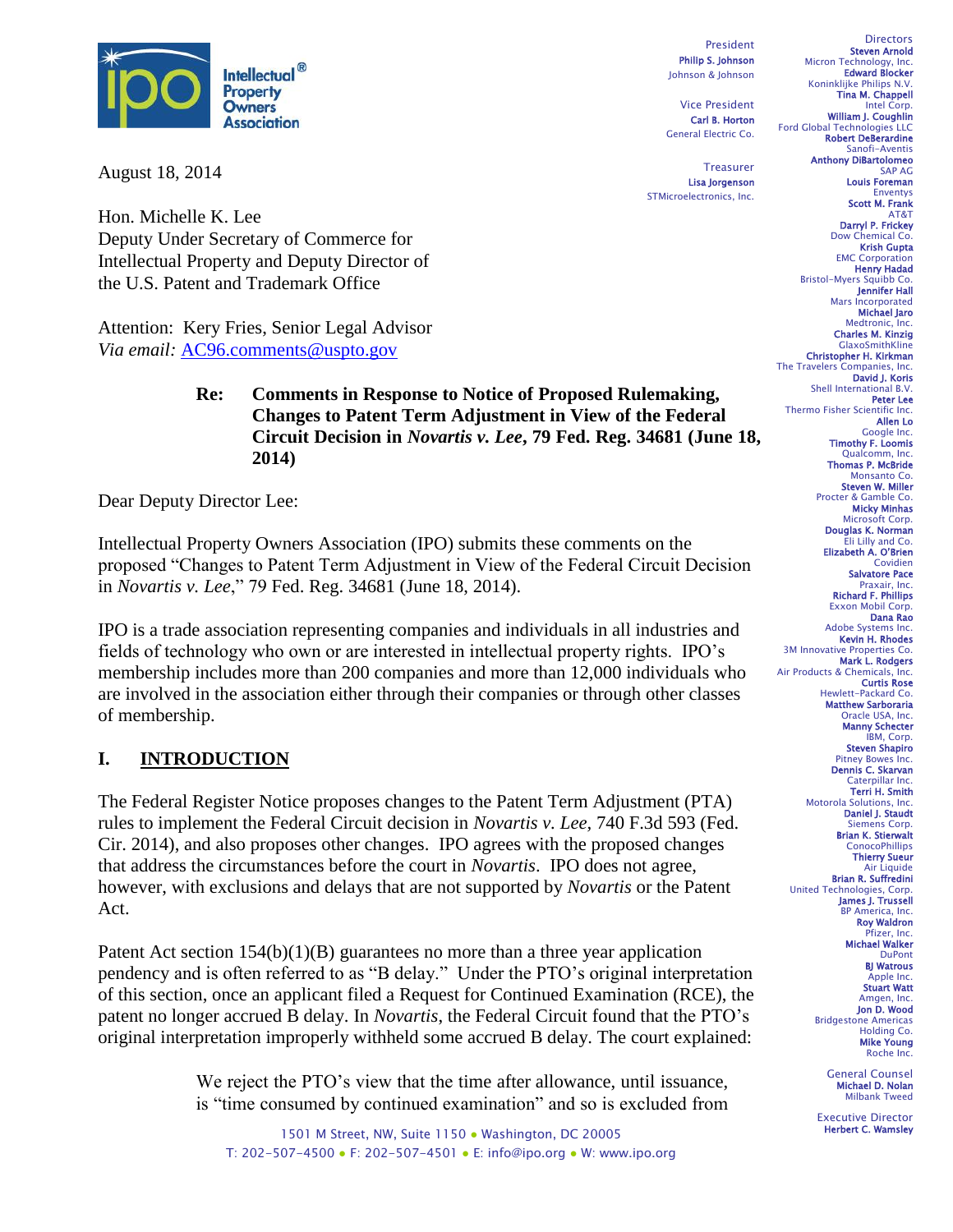adjustments given to the patentee. Such time from allowance to issuance undisputedly would count toward the PTO's threeyear allotment in a case not involving a continued examination. There is no basis for distinguishing a continued examination case.

As already noted, the PTO has explained that  $\S 154(b)(1)(B)$  is best understood as making distinctions based on whether certain delays are attributable to the PTO. ... By the same token, allowance-to-issuance time is not to be distinguished according to whether there is a continued examination in a prosecution. Either way such time is plainly attributable to the  $PTO<sup>1</sup>$ 

The Federal Register Notice proposes changes to 37 C.F.R. section 1.703(b)(1) to revise how the PTO determines the B delay award. The Notice also proposes changes to section 1.704 to add a new category of applicant delay that incurs a PTA deduction.

# **II. PTO'S PROPOSED CHANGES TO RULE 1.703(b)(1)**

We are concerned about two aspects of the proposed changes to this rule.

## **A. The Mailing Date of a Notice of Allowance Should Not Be Included in the B Delay Exclusion Period.**

The proposed changes to rule 1.703(b)(1) improperly include the mailing date of a notice of allowance in the B delay exclusion period. The mailing date of notice of allowance should not be treated as "time consumed by continued examination of the application."

According to the Patent Act, "any time consumed by continued examination of the application requested by the applicant under section  $132(b)$ " is excluded from a B delay award.<sup>2</sup> Examination "ends at allowance, when prosecution is closed and there is no further examination on the merits in the absence of a special reopening."<sup>3</sup> The proposed changes to section 1.703(b)(1), would mean that "continued examination of the application" occurs on a day when prosecution is closed, that is, "the date of mailing of a notice of allowance."

Moreover, including the date of mailing of a notice of allowance in the B delay exclusion period is contrary to the Federal Circuit decision in *Novartis*, where the court stated, "[W]e agree with Novartis … that the 'time consumed by continued examination' should be limited to *the time before allowance*…."<sup>4</sup>

The rule should provide that "time consumed by continued examination" runs only until *the date before* the date of the mailing of the notice of allowance.

 $\overline{a}$ 

<sup>1</sup> *Novartis v. Lee,* 740 F.3d 593, 602 (Fed. Cir. 2014).

<sup>&</sup>lt;sup>2</sup> Patent Act section  $154(b)(1)(B)(i)$ .

<sup>3</sup> *Novartis,* 740 F.3d at 602.

<sup>4</sup> *Novartis,* 740 F.3d at 601-02 (emphasis added).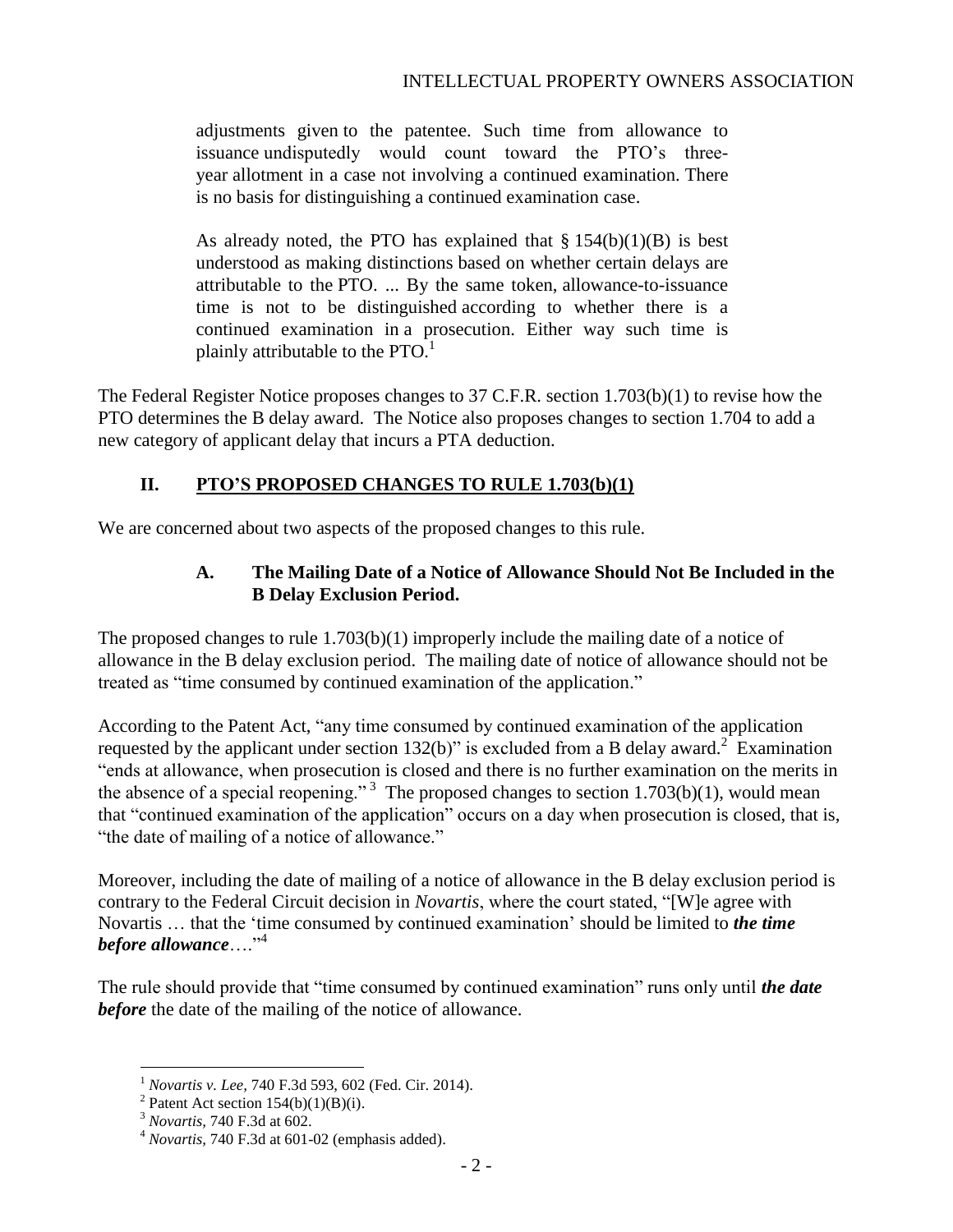### **B. Examination Not Requested by Applicant Under Patent Act Section 132(b) Cannot Be Excluded From the B Delay Award.**

The proposed changes to rule 1.703(b)(1) beginning with "unless prosecution of the application is reopened" address circumstances that were not at issue in *Novartis*. We are particularly concerned about the portion of this proposed rule that would exclude from the B delay award any examination that is not "continued examination requested by the applicant under section 132(b)."<sup>5</sup>

The Federal Circuit in *Novartis* was not asked to consider and did not decide how a B delay award should be calculated when prosecution is reopened by the PTO after a notice of allowance that marked the end of "continued examination" under an RCE. Rather, the court steered clear of this issue, stating:

> The PTO identifies several circumstances in which affirmative action is taken to resume examination after allowance, perhaps based on new information submitted by applicants in fulfillment of their continuing duty to disclose information material to patentability…(even after payment of the issue fee, but before issuance, PTO officials can take "extraordinary action to withdraw a patent from issue" and "return the . . . application to examination"); … (applicant may request resumption of examination). But such circumstances are exceptional, and an appropriate adjustment can be made when they occur.  $\cdot \cdot$ <sup>6</sup>

Further, *Novartis* indicates the relevant questions under section 154(b)(1)(B)(i) are "whether certain delays are attributable to the PTO" and whether the examination time after allowance "was ... caused by the continued examination."<sup>7</sup> The proposed revisions to rule  $1.703(b)(1)$  ignore both of these questions and treat all post-allowance examination time as attributable to the applicant and caused by the original continued examination, even when it is the PTO that reopens prosecution independent of any action by the applicant.

This proposed treatment of reopened prosecution is contrary to *Novartis*. Just as the court held that time from allowance to grant "is not to be distinguished according to whether there is a continued examination in a prosecution,"<sup>8</sup> time from an office action reopening prosecution to grant also should not be distinguished on that basis. If no RCE has been filed and prosecution is reopened after allowance, all reopened examination time is eligible for a B delay award. That should also be true if an RCE was requested and a notice of allowance mailed before the PTO reopened prosecution.

The proposed treatment of reopened prosecution is contrary to section  $154(b)(1)(B)(i)$ . Continued examination conducted pursuant to an RCE ends when a notice of allowance is issued. If the PTO decides to reopen prosecution after issuing a notice of allowance, such time could hardly be "time consumed by continued examination of the application *requested by the applicant under section* 

 $\overline{a}$ 

<sup>&</sup>lt;sup>5</sup> Patent Act section  $154(b)(1)(B)(i)$ 

<sup>6</sup> *Novartis,* 740 F.3d at 602.

<sup>7</sup> *Novartis v. Lee,* 740 F.3d 593, 602 (Fed. Cir. 2014).

<sup>8</sup> *Novartis v. Lee,* 740 F.3d 593, 602 (Fed. Cir. 2014).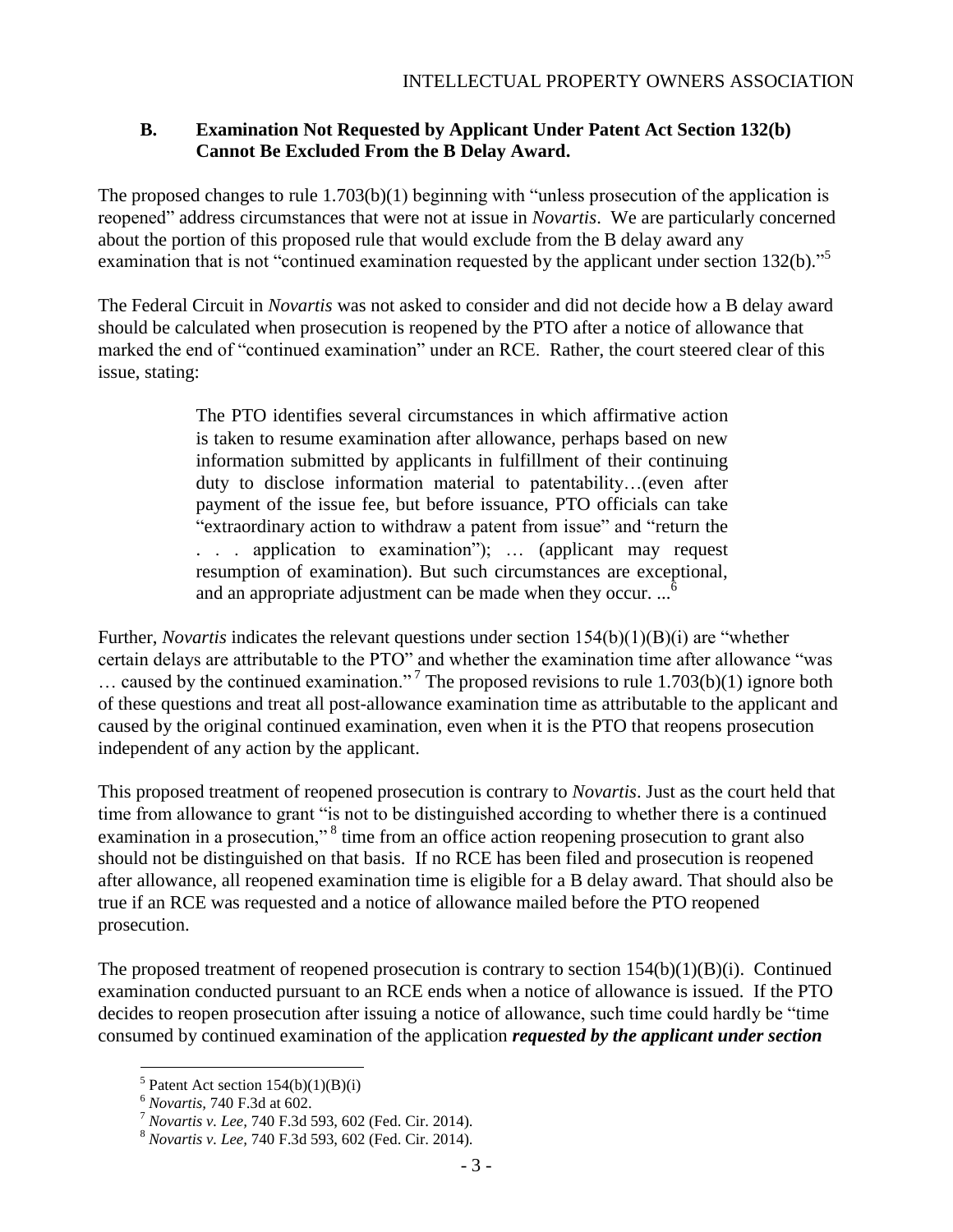132(b).<sup>"9</sup> Nor does Section 154(b)(1)(B) provide a basis for excluding from a B delay award any post-allowance examination time necessitated the PTO's own initiative or by a post-allowance Information Disclosure Statement that did not require an RCE.

# **C. IPO's Suggested Amendments.**

A revision to proposed rule 1.703(b)(1) to adjust the basic B delay exclusion period by one day and strike the clause pertaining to examination that was not requested by the applicant under section 132(b)(1) could be made as follows: $^{10}$ 

> (1) The number of days, if any, in the period beginning on the date on which a request for continued examination of the application under 35 U.S.C. 132(b) was filed and ending on **the date that is the day before** *the date of mailing* of a notice of allowance under 35 U.S.C. 151, *unless prosecution in the application is reopened* **by the subsequent filing by Applicant of a request for continued examination**, in which case the period of adjustment under §1.702(b) *also does not include* the number of days, if any, in the period or periods beginning on the date on which a **subsequent** request for continued examination of the application under 35 U.S.C. 132(b) was filed *or the date of mailing of an action under 35 U.S.C. 132*, whichever occurs first, and ending on **the date that is the day before** *the date of mailing* of a subsequent notice of allowance under 35 U.S.C. 151;

# **III. PTO'S PROPOSED NEW RULE 1.704(c)(12)**

The Federal Register Notice proposes to add to rule 1.704(c) the following new category of applicant delay:

> (12) Submission of a request for continued examination under 35 U.S.C. 132(b) after a notice of allowance under 35 U.S.C. 151 has been mailed, in which case the period of adjustment set forth in § 1.703 shall be reduced by the number of days, if any, beginning on the date of mailing of the notice of allowance under 35 U.S.C. 151 and ending on the date the request for continued examination under 35 U.S.C. 132(b) was filed.

The impact of this proposed new rule in combination with the PTO's proposed changes to rule 1.703(b)(1) would result in flawed PTA award calculations. According to the Federal Register Notice, this will prevent applicants from "obtain[ing] multiple periods of [B delay] adjustment ... [after allowance] as a consequence of delaying issuance … by filing [RCEs] after a notice of allowance." We have several concerns about the proposed rule.

 $\overline{a}$ <sup>9</sup> Patent Act section 154(b)(1)(B)(i), (emphasis added).

<sup>10</sup> PTO's proposed changes in *italics*, IPO's proposed additions in **underline** and deletions in strike-through.